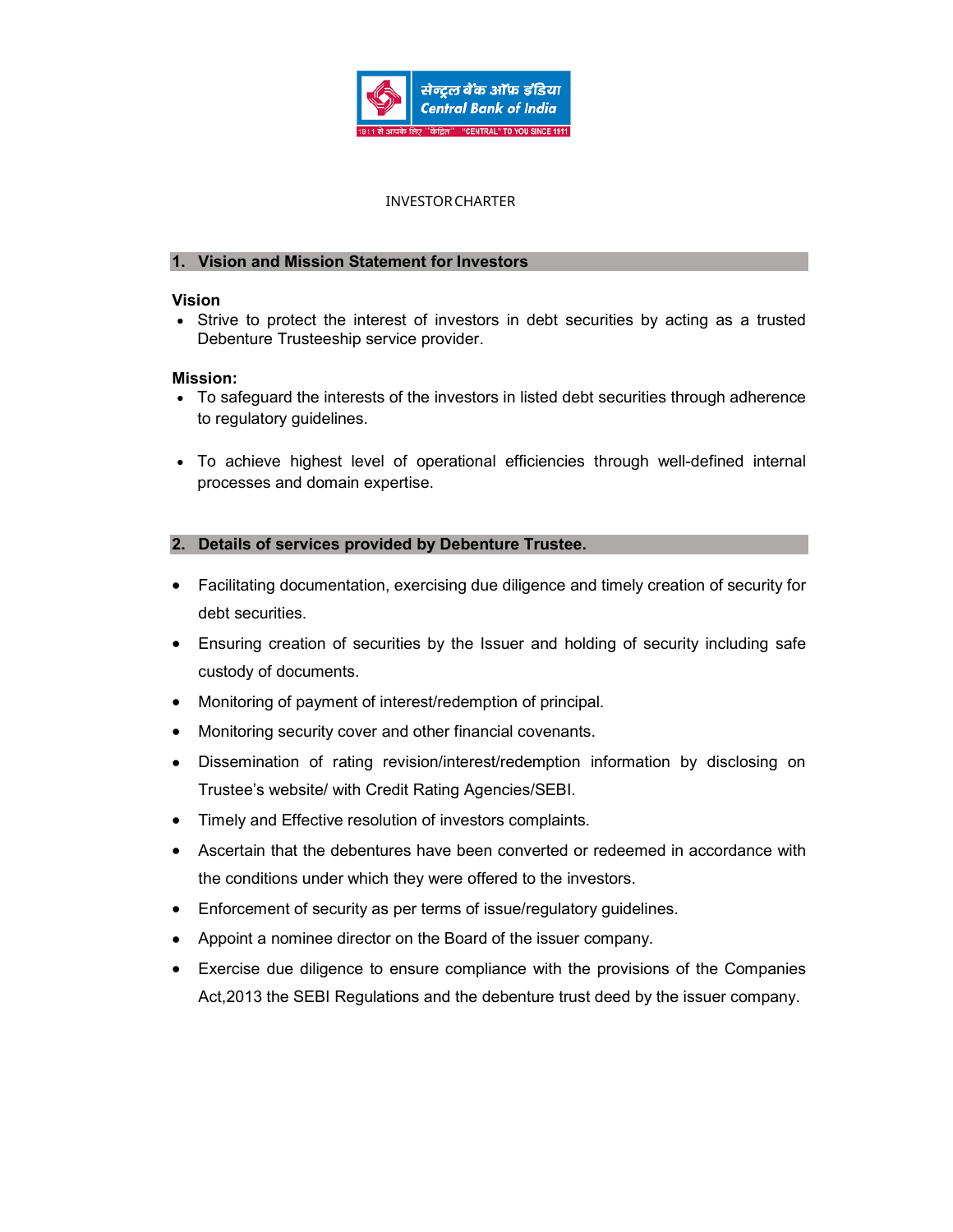

# 3. Guidance pertaining to timelines for various services provided

| S.No               | <b>Type of Activity/ Service</b>                                                                                                                                   | <b>Timeline</b><br>(within number<br>of days) |
|--------------------|--------------------------------------------------------------------------------------------------------------------------------------------------------------------|-----------------------------------------------|
| 1.                 | Disclosure by Debenture Trustee on Website or Stock Exchanges, as<br>applicable                                                                                    |                                               |
|                    | On continuous basis                                                                                                                                                |                                               |
| a.l                | Revision in Credit ratings of debt securities                                                                                                                      | 1                                             |
| $\mathsf{b}$ .     | Status of payment of interest/principal by the listed entity                                                                                                       | 1                                             |
| On quarterly basis |                                                                                                                                                                    |                                               |
| а.                 | Monitoring of Asset Cover Certificate for secured non-<br>convertible debentures                                                                                   | 60                                            |
| b.                 | Statement of value of pledged securities to Stock Exchange                                                                                                         | 60                                            |
| C.                 | Status of Quarterly compliance report submitted by listed entity                                                                                                   | 60                                            |
|                    | On half yearly basis                                                                                                                                               |                                               |
| a.                 | Details of Debenture issues handled by debenture trustee and<br>their status                                                                                       | 60                                            |
| b.                 | Status of information regarding breach of covenants/terms of the<br>issue, if any action taken by debenture trustee                                                | 60                                            |
| C.                 | Complaints received by debenture trustee(s) including default<br>cases                                                                                             | 60                                            |
| d.                 | Monitoring of Asset Cover Certificate for unsecured non-<br>convertible debentures (as provided by the issuer company)                                             | 60                                            |
| е.                 | Net worth certificate of guarantor to stock exchange (in case<br>NCDs are secured by way of personal guarantee)                                                    | 60                                            |
| On annual basis    |                                                                                                                                                                    |                                               |
| a.                 | Financials/value of guarantor prepared on basis of audited<br>financial statement etc. of the guarantor(in case NCDs are<br>secured by way of corporate guarantee) | 75                                            |
| b.                 | Valuation report and title search report for the<br>immovable/movable assets, if any.                                                                              | 75                                            |
| c.                 | Status regarding maintenance of accounts maintained under<br>supervision of debenture trustee                                                                      | 75                                            |
| d.                 | Status of information regarding any default by listed entity and<br>action taken by debenture trustee                                                              | 75                                            |
| е.                 | Utilization Certificate submitted by listed entity                                                                                                                 | 75                                            |
| 2.                 | <b>Other services/activities</b>                                                                                                                                   |                                               |
| a.                 | Providing copy of debenture trust deed to investor                                                                                                                 | $\overline{7}$                                |
| $\mathsf{b}$ .     | Redressal of Investor Grievances by Debenture Trustee                                                                                                              | 30                                            |
| C.                 | Notice to be issued by Debenture Trustees in case of change in<br>terms of debt securities including rollover, redemption of debt<br>securities etc.               | 15                                            |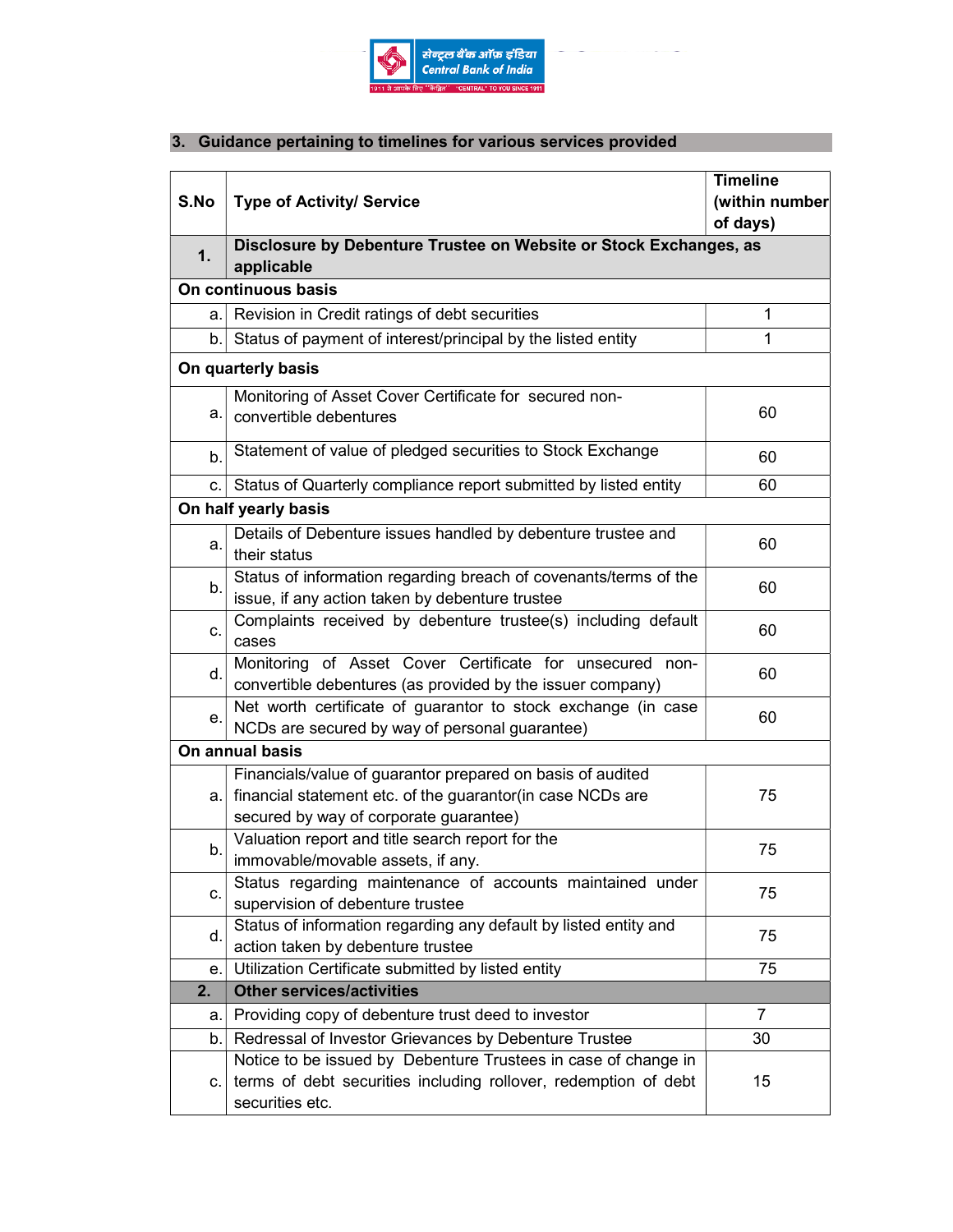

#### 4. Guidance pertaining to special circumstances

## BREACH OF COVENANT AND/OR EVENT OF DEFAULT

- The Debenture Trustee(s) shall take following steps in case of breach of covenants or terms of issue and/or event of default:
	- $\circ$  send a notice to the investors within 3 days of breach of covenants or terms of issue and/or event of default.
	- o convene the meeting of investors within 30 days of breach of covenants or terms of issue and/or event of default.
	- $\circ$  to enforce security or enter into the Inter Creditor Agreement or as decided in the meeting of investors.

#### 5. Rights and Obligations of Investors

#### Investor Right – right to

- To inspect debenture trust deed, to obtain copy of debenture trust deed and related documents as per prevailing state stamp laws.
- Receive notice
	- $\circ$  of any change in terms of debt securities including rollover, redemption etc.
	- o of breach of covenants and/or event of default from debenture trustees.
	- $\circ$  of compromise or arrangement, to sanction any variation in the rights of the investors and to sanction any compromise or arrangement proposed to be made between the company and investor(s)
- Call for meeting to be convened by the debenture trustee on requisition in writing signed by investors holding at least 1/10th in value of the debentures for the time being outstanding.
- To lodge complaints with respect to their debt securities including non-receipt of interest and or principal etc. with Debenture Trustee.
- Receive information from Issuers as per SEBI Regulations and Companies Act, 2013.

#### Investor Obligations – under obligation to

- Read the information memorandum and debenture trust deed carefully before taking investment decision.
- Keep updated record with Depository Participant including bank details, address, email ID of first holder, PAN etc. at all times.
- Keep themselves updated with all information on public domain such as, debenture trustee website, Stock exchange, India bond Info etc. and any other platform introduced from time to time.